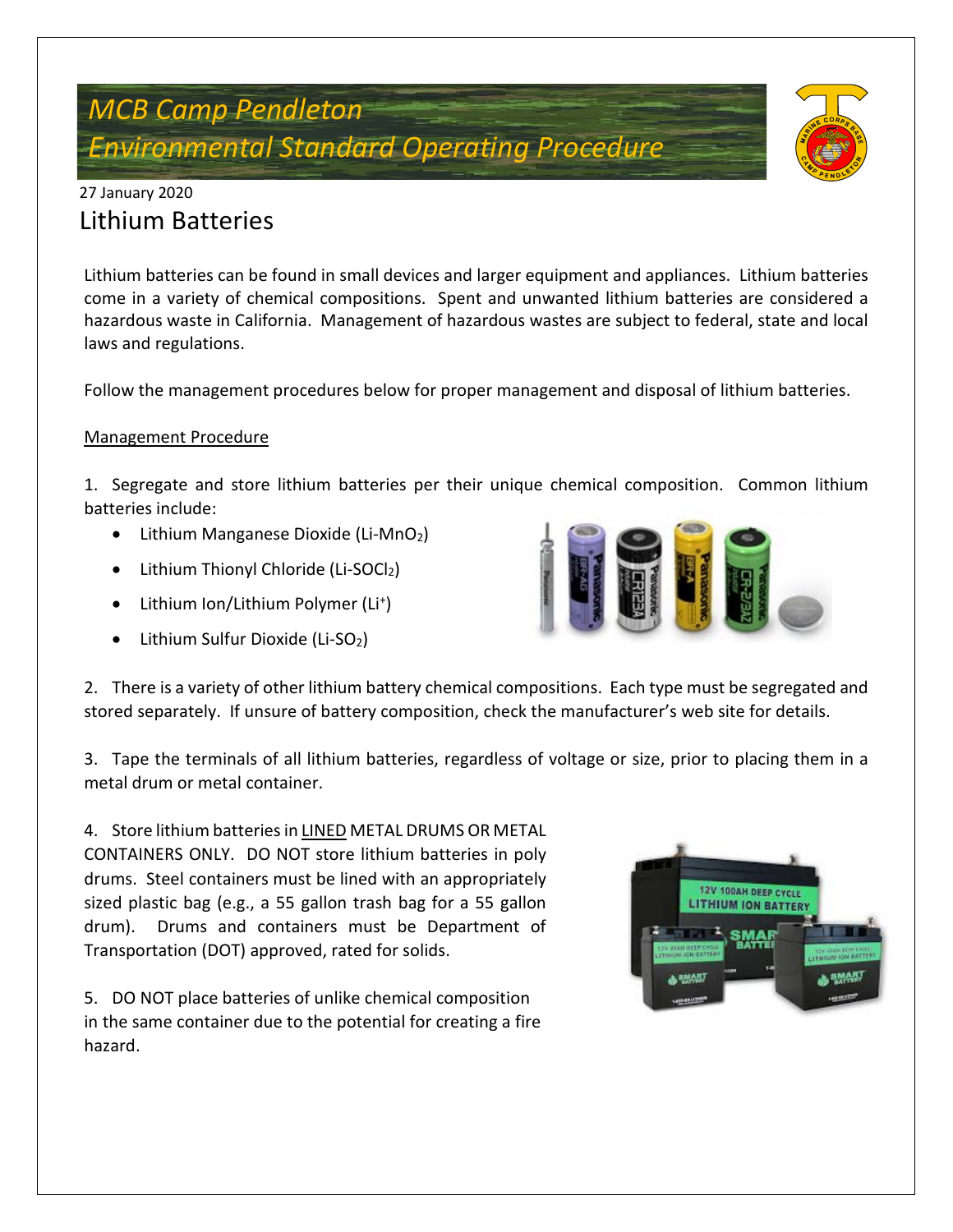### Lithium Batteries 27 January 2020

6. Label the waste containers with a "Universal Waste" label. The attached universal waste label can be printed out, placed in a document protector or zip lock bag and taped to the container with filled out portion showing.

7. Accumulate lithium batteries at satellite accumulation or 60-day accumulation sites only. However, containers can only be wasted out from a 60-day accumulation site.

8. Lithium batteries may be stored up to nine months or until the 55 gallon drum or container is full.

9. Contact Environmental Security (Hazardous Waste) at 760-725-4375/9742/0213/760-763-1117 or email at [PNDL\\_ENV-Hazardous-Waste@usmc.mil](mailto:PNDL_ENV-Hazardous-Waste@usmc.mil) for any additional information or for assistance with disposing of lithium batteries.

#### References

1. Code of Regulations, Title 22, Sections 66266.80, 66266.81 and 66273.2

2. Hazardous Waste Management for Marine Corps Base Camp Pendleton (MCIWEST-MCB CAMPENO 5090.7A)

Use and Version Control: Camp Pendleton uses Environmental Standard Operating Procedures (ESOPs) to augment instructions contained in official orders and directives and, where necessary, to provide for sufficient control of the installation's significant practices. Camp Pendleton maintains the authoritative, current version of this and other ESOPs on the Camp Pendleton website at: https://www.pendleton.marines.mil/Staff-Agencies/Environmental-Security/Compliance-Requirements/Environmental-Standard-Operating-Procedures/